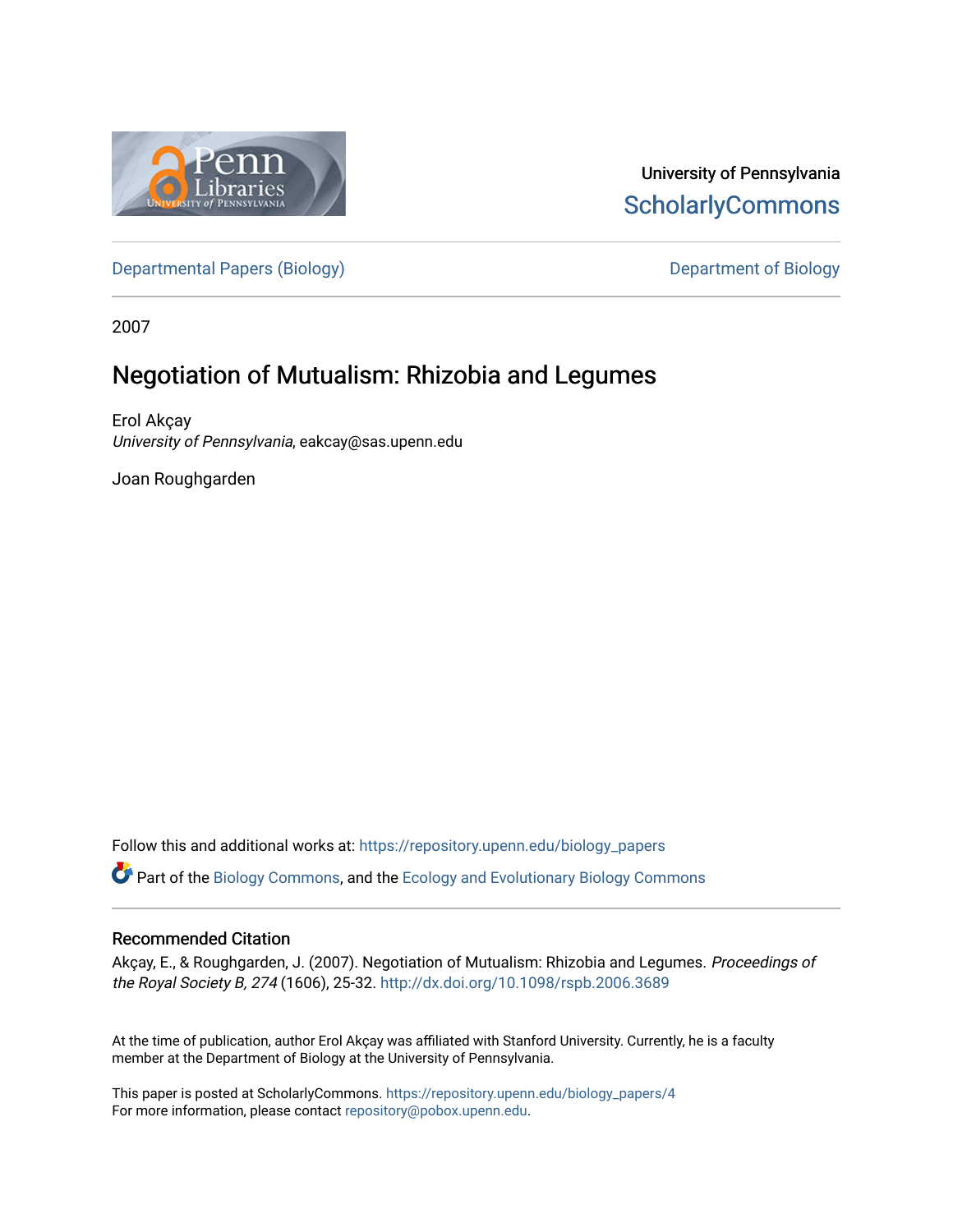## Negotiation of Mutualism: Rhizobia and Legumes

## Abstract

The evolution and persistence of biological cooperation have been an important puzzle in evolutionary theory. Here, we suggest a new approach based on bargaining theory to tackle the question. We present a mechanistic model for negotiation of benefits between a nitrogen-fixing nodule and a legume plant. To that end, we first derive growth rates for the nodule and plant from metabolic models of each as a function of material fluxes between them. We use these growth rates as pay-off functions in the negotiation process, which is analogous to collective bargaining between a firm and a workers' union. Our model predicts that negotiations lead to the Nash bargaining solution, maximizing the product of players' pay-offs. This work introduces elements of cooperative game theory into the field of mutualistic interactions. In the discussion of the paper, we argue for the benefits of such an approach in studying the question of biological cooperation.

## **Disciplines**

Biology | Ecology and Evolutionary Biology

### **Comments**

At the time of publication, author Erol Akçay was affiliated with Stanford University. Currently, he is a faculty member at the Department of Biology at the University of Pennsylvania.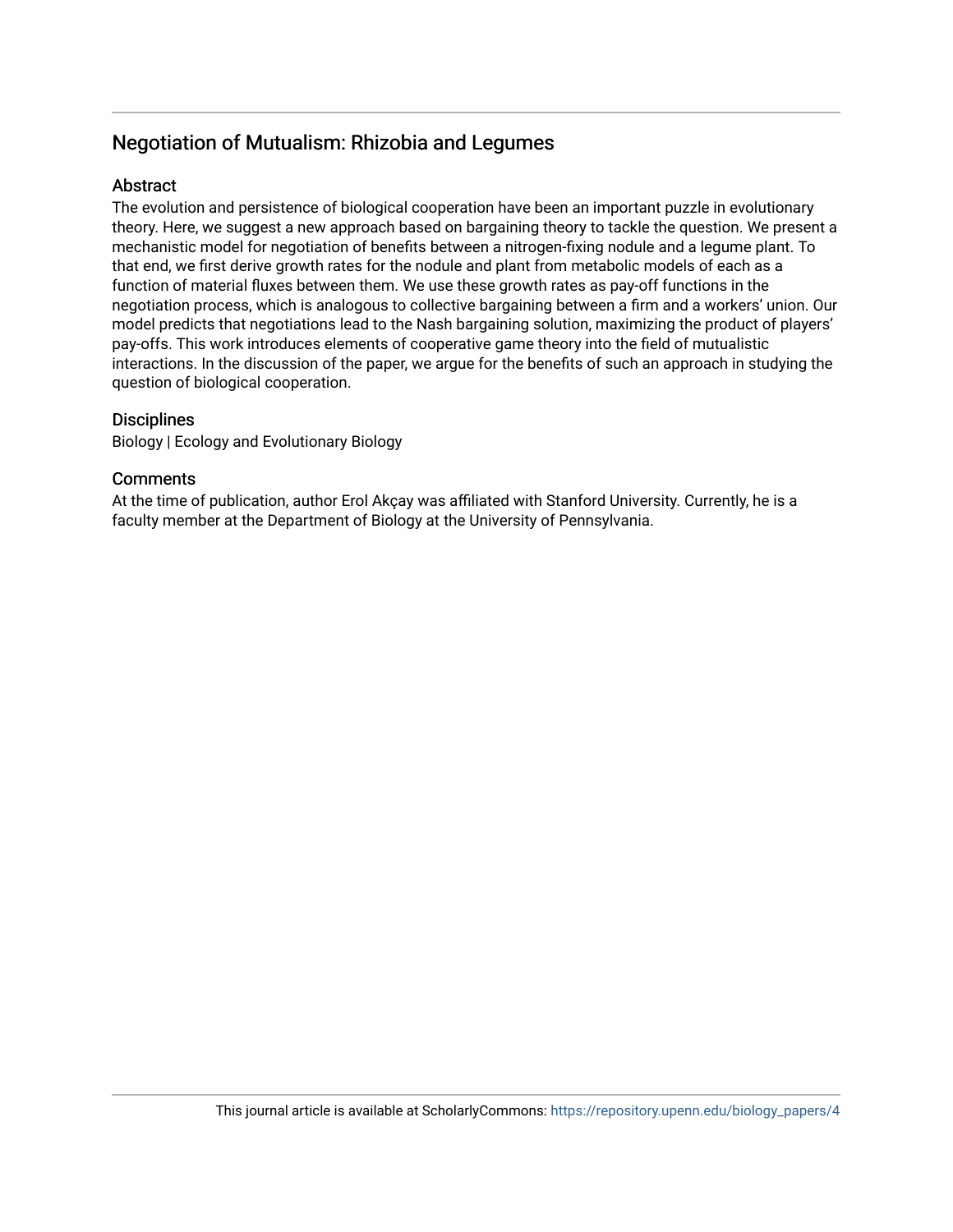

# Negotiation of mutualism: rhizobia and legumes

Erol Akcay<sup>\*</sup> and Joan Roughgarden

Department of Biological Sciences, Stanford University, 371 Serra Mall Stanford, CA 94305, USA

The evolution and persistence of biological cooperation have been an important puzzle in evolutionary theory. Here, we suggest a new approach based on bargaining theory to tackle the question. We present a mechanistic model for negotiation of benefits between a nitrogen-fixing nodule and a legume plant. To that end, we first derive growth rates for the nodule and plant from metabolic models of each as a function of material fluxes between them. We use these growth rates as pay-off functions in the negotiation process, which is analogous to collective bargaining between a firm and a workers' union. Our model predicts that negotiations lead to the Nash bargaining solution, maximizing the product of players' pay-offs. This work introduces elements of cooperative game theory into the field of mutualistic interactions. In the discussion of the paper, we argue for the benefits of such an approach in studying the question of biological cooperation.

Keywords: mutualism; rhizobium–legume symbiosis; cooperative game theory; negotiation; evolution of cooperation

#### 1. INTRODUCTION

Mutualistic interactions are ubiquitous in nature and play important roles in many ecosystem processes. Yet, our understanding of how they evolved and are maintained by natural selection has been limited. The apparent dilemma such interactions present to evolutionary theory lies in the fact that partners usually undertake costly actions that do not directly benefit themselves but benefit the other partner. The problem has been studied within three frameworks: evolutionary game theory [\(Denison 2000;](#page-8-0) West et al[. 2002](#page-9-0)a), market theory (also called partner selection; [Simms & Taylor 2002\)](#page-9-0) and trade advantage models [\(Schwartz & Hoeksema 1998](#page-8-0)). Both evolutionary game theory and market theory approaches have focused on how mutualisms are enforced, i.e. how 'cheaters' are prevented. On the other hand, trade advantage models aim at predicting under what conditions an exchange of benefits is advantageous, leaving the distribution of the benefits open. We propose a new approach based on bargaining theory that not only both addresses the issue of cheating and whether exchange is advantageous at the same time, but also allows quantitative predictions on the outcome of the interaction to be made. In this paper, we apply the theory to the symbiosis between rhizobia and legumes.

Rhizobium is the general name given to a phylogenetically diverse group of soil bacteria that form nitrogenfixing symbioses with leguminous plants. This symbiosis is among the most important ecological interactions to humans and ecosystems. It is estimated to globally produce as much nitrogen as fixed by commercial fertilizer production ([Gordon](#page-8-0) et al. 2001), and it represents the most important nitrogen input to many ecosystems. In addition to this immense practical importance, this interaction is an excellent model system in which to

study the evolution of mutualisms. Rhizobia are found free living in the soil and reproduce independent of the legumes. However, during the symbiosis, rhizobia and the legume plant coordinate on building a novel plant organ, called the nodule, which fixes nitrogen. Starting with the initiation of the interaction, there is extensive signal exchange between the partners ([Lum & Hirsch](#page-8-0) [2003](#page-8-0)). The early signals secreted by rhizobia, called nod factors, are not predictive of symbiotic performance, but indicate the ability to nodulate the particular plant species. After a series of coordinated events, rhizobium cells are taken up into plant cells where they differentiate into organelle-like structures called bacteroids ([Oke & Long](#page-8-0) [1999](#page-8-0)). Bacteroids have two membranes: one derived from the plant, and the other from the rhizobium ([Lodwig &](#page-8-0) [Poole 2003](#page-8-0)). This feature presumably enables both partners to control material flow in and out of the bacteroid. Moreover, recent work has shown that nitrogen fixation is contingent on continuous shuttling of amino acids in and out of the bacteroids ([Lodwig](#page-8-0) et al. 2003). This suggests that coordination is continuing between the bacteroid and plant cell into the nitrogen fixation phase, too. In this manner, we hypothesize that rhizobia and the plant are negotiating the outcome of the symbiosis.

Our model is borrowed with some modifications from bargaining theory in economics. Bargaining theory concerns the interaction of two or more parties which can produce some benefits if they cooperate, but have conflicting interests in the division of these benefits. Thus, they try to agree on a contract on this distribution before embarking on the joint activity. The classic case of such a situation is collective bargaining between a firm and a workers' union. The firm in our case represents an individual plant, and the union a nodule. Proposals on the solution of the bargaining problem pre-date game theory, starting in the 1930s. Early attempts by influential economists Frederik Zeuthen and John Hicks were followed by John Nash's game-theoretic treatments [\(Nash 1950,](#page-8-0) [1953](#page-8-0)). The synthesis paper by John [Harsanyi](#page-8-0) [\(1956\)](#page-8-0) is a classic reference for the early development of

<sup>\*</sup> Author for correspondence (erol@stanford.edu).

Electronic supplementary material is available at [http://dx.doi.org/10.](http://dx.doi.org/10.1098/rspb.2006.3689) [1098/rspb.2006.3689](http://dx.doi.org/10.1098/rspb.2006.3689) or via <http://www.journals.royalsoc.ac.uk>.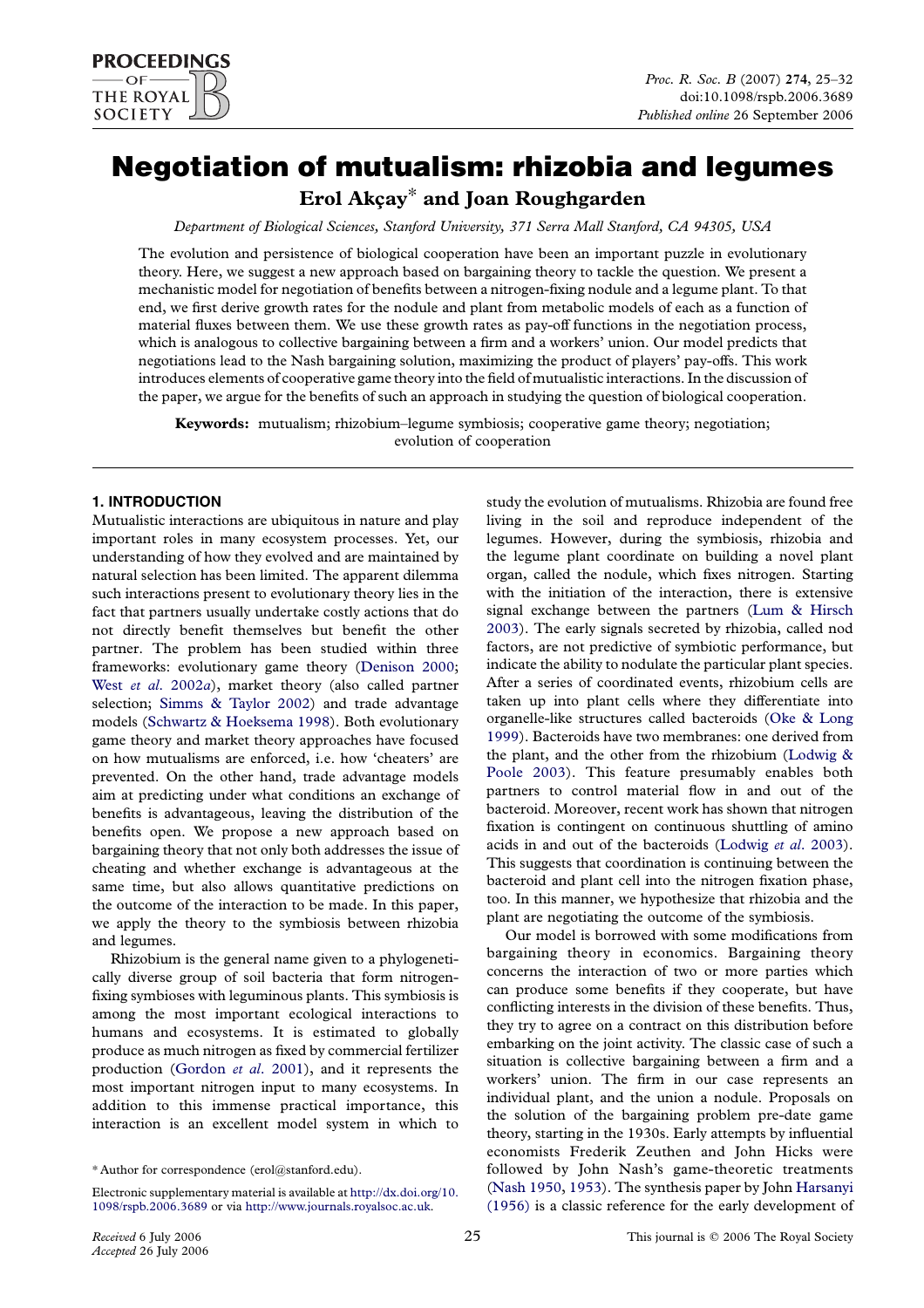the field. Nash's and Zeuthen's negotiation models make the same prediction on the outcome of the process. They show that the solution to the bargaining problem is unique and maximizes the product of the player's pay-offs. This solution is called the Nash bargaining solution (NBS).

The organization of the paper is as follows. In §2, we derive the growth rates of rhizobium and plant by solving a simple mechanistic model of metabolism. These growth rates are then used as pay-off functions in the bargaining model introduced in §3. We conclude with a discussion on the possible applications of this approach in connection to previous models and argue for the utility of cooperative game theory in studying biological cooperation in §4.

#### 2. METABOLIC MODELS

We introduce simple models of how a plant and a nitrogen-fixing nodule function and grow by tracking the dynamics of the metabolites. We assume these dynamics to be happening within a time-scale of seconds to minutes. As a result of these dynamics, the plant and the nodule accumulate biomass at rates  $r<sub>p</sub>$  and  $r<sub>b</sub>$ , respectively. In this setup, the biomass accumulation rate is a proxy for the contribution of any dynamical state to the lifetime fitness of the individual, i.e. we assume that the time-integral throughout an individual's lifetime of  $r<sub>b</sub>$  and  $r<sub>p</sub>$  is proportional to the fitness of an individual rhizobium in a nodule or a plant, respectively. We further assume that the plant and the nodule accumulate biomass on a much slower time-scale (i.e. days) than the metabolite dynamics, meaning that in the time-scale of leaf and nodule growth, the sizes of metabolite pools will be at their equilibrium values for existing leaf and nodule sizes almost all the time. This observation simplifies the analysis significantly: we can simply solve for the equilibrium of the metabolite dynamics while treating the leaf and nodule sizes as constant and use this equilibrium to determine the growth rates of the leaves and the nodule.

#### (a) Sub-model from the plant's perspective

Figure 1 illustrates the sub-model for the plant's functioning. We consider a plant that has leaf area  $L_p$ . It produces carbon at a rate proportional to  $L_p$  and sends out a fraction  $u_p$  to the nodule, resulting in a flux of  $I_c$  into the nodule. The remaining part of the photosynthate enters the carbon pool,  $C_p$ . Meanwhile, the nodule exports nitrogen into the plant at a rate  $I_A$ , which enters the nitrogen pool,  $A<sub>p</sub>$  (for amino acids). New leaf area synthesis then follows from the two pools, at a rate  $A_p \cdot C_p$ . Both nitrogen and carbon pools 'leak' with rate constants  $k_1$  and  $k_2$ , respectively, accounting for maintenance processes that do not contribute to growth. The growth rate of the leaf area is given by  $r_p$ . The following differential equations describe this system:

$$
\frac{\mathrm{d}A_{\mathrm{p}}}{\mathrm{d}t} = I_{\mathrm{A}} - C_{\mathrm{p}} \cdot A_{\mathrm{p}} - k_{1} A_{\mathrm{p}},\tag{2.1}
$$

$$
\frac{\mathrm{d}C_{\mathrm{p}}}{\mathrm{d}t} = L_{\mathrm{p}} - I_{\mathrm{C}} - C_{\mathrm{p}} \cdot A_{\mathrm{p}} - k_{2} C_{\mathrm{p}},\tag{2.2}
$$

$$
r_{\rm p} = A_{\rm p} \cdot C_{\rm p},\tag{2.3}
$$

where we set the proportionality constant for the photosynthesis rate equal to 1, for simplicity. In these equations,  $L<sub>p</sub>$  is a constant, owing to the fast time-scale assumption we made for the metabolite dynamics. We



Figure 1. Metabolic model from the plant's perspective.

solve for equilibrium by setting the left-hand sides of equations (2.1) and (2.2) equal to zero and calculate  $r_p$  at this equilibrium from equation (2.3),

$$
r_{\rm p} = \frac{1}{2} \left( L_{\rm p} + I_{\rm A} - I_{\rm C} + k_1 k_2 - \sqrt{I_{\rm A}^2 + 2I_{\rm A}(I_{\rm C} - L_{\rm p} + k_1 k_2) + (L_{\rm p} - I_{\rm C} + k_1 k_2)^2} \right).
$$
\n(2.4)

[Figure 2](#page-4-0) shows the plot of  $r_p$  versus  $I_c$  while keeping the nitrogen flux,  $I_A$ , constant [\(figure 2](#page-4-0)a) and vice versa [\(figure 2](#page-4-0)b). The most prominent feature of the growth rate function is that the limiting resource switches from being carbon to being nitrogen. This can be seen in [figure 2](#page-4-0)a: for low values of the carbon export rate,  $I_c$ , the growth rate,  $r_p$ , does not show strong dependence on it, whereas after a certain threshold, the growth rate decreases linearly with increasing carbon export. The same feature can be observed in [figure 2](#page-4-0)b, where initially the growth rate increases almost linearly with the nitrogen intake, but levels off after a certain threshold. The threshold values for switching from being limiting to not being limiting for each metabolite are determined by the flux of the other metabolite.

#### (b) Sub-model from the nodule's perspective

What constitutes a fitness proxy for rhizobia in a nodule is not as obvious as for a plant. Rhizobia in determinate nodules of soybean are known to accumulate large reserves of carbon polymers (e.g. poly-*b*-hydroxybutyrate (PHB); [Denison 2000\)](#page-8-0), which are thought to facilitate reproduction after nodule senescence. Consequently, the size of the PHB reserves can be thought of as a proxy of lifetime fitness for rhizobia in determinate nodules. However, in indeterminate nodules, the bacteroids do not accumulate PHB. Instead, there is a region in the nodule (zones IV and V; [Puppo](#page-8-0) et al. 2005) where the symbiosis breaks down and rhizobia start to live on their own [\(Denison 2000\)](#page-8-0). As these cells presumably escape to the soil and reproduce after nodule senescence, the size of this region can be taken as a proxy of fitness accrued by the rhizobia in indeterminate nodules. In either of these mechanisms, the allocation of the incoming carbon is either to 'selfish' pathways or to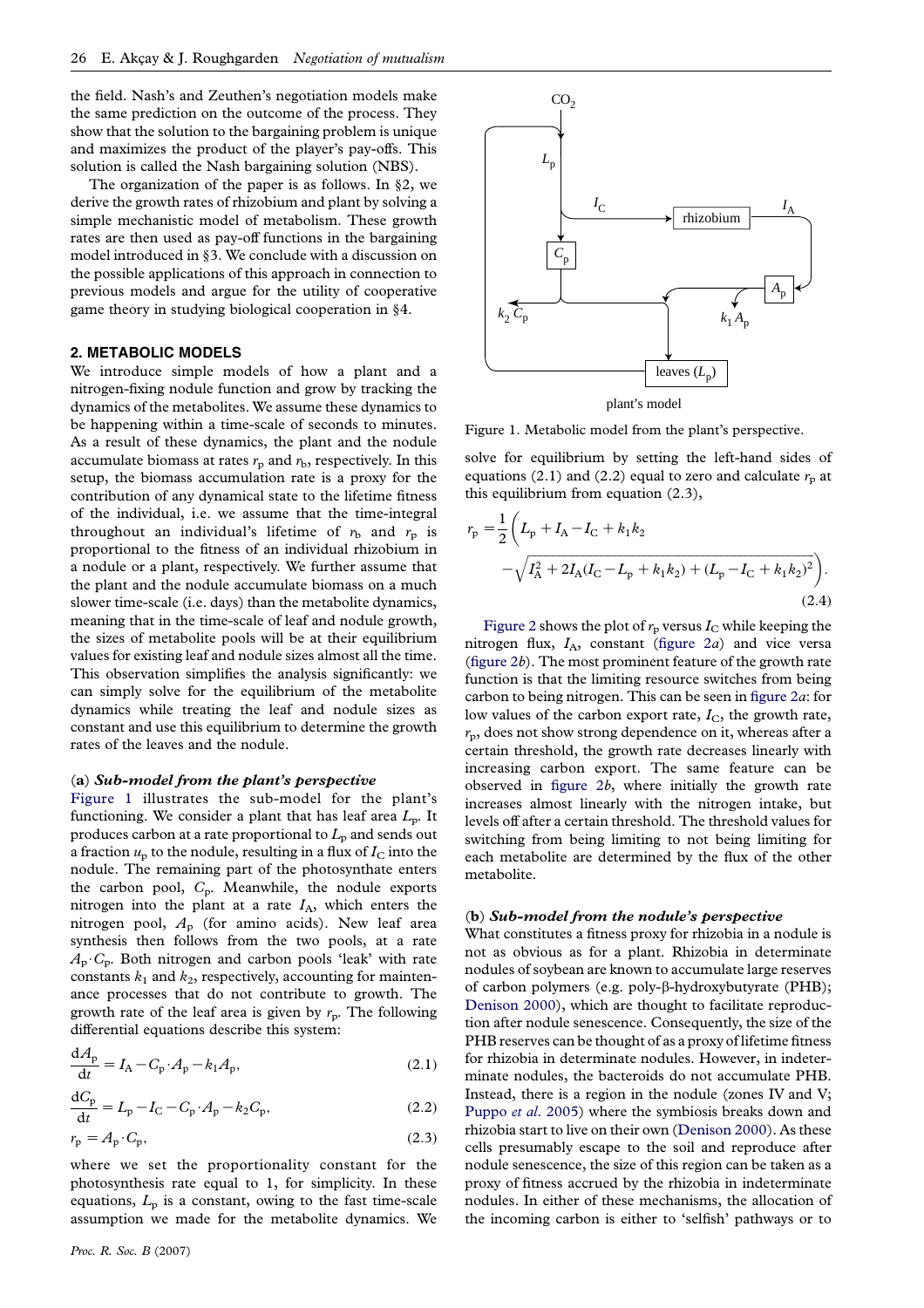<span id="page-4-0"></span>

Figure 2. (a) Growth rate of the plant at equilibrium versus  $I_C$ , the carbon flux that the plant is sending out to rhizobium. The parameters are  $k_1 = k_2 = 0.1$ ;  $L_p = 1$ ;  $I_A = 0.7$ . (b) Growth rate drawn versus  $I_A$ , the amount of nitrogen that the plant is receiving.  $I<sub>C</sub>=0.7$ , other parameters are the same as in (*a*).

nitrogen fixation, and the metabolic model below applies to both. In this paper, we use the term 'polymer reserves' for the accumulated fitness, with the understanding that the interpretation of the model for different nodule types can be different.

The metabolic model for the nodule is illustrated in figure 3. The nodule receives carbon from the plant at rate  $I_{\rm C}$ , from which a fraction  $u_{\rm b}$  is used in the Krebs cycle for ATP production, while the rest goes into the carbon pool  $(C_b)$ . The size of the ATP pool is  $E_b$ . Nitrogen fixation follows using the ATP pool and the nitrogen fixed is exported to the plant at a rate  $I_A$ . At the same time, carbon polymers are synthesized from the  $r_p$  carbon pool. The growth rate,  $r<sub>b</sub>$ , of the polymer reserves,  $S<sub>b</sub>$ , gives the fitness accumulation rate. The following set of differential equations describes the nodule's workings:

$$
\frac{dC_b}{dt} = (1 - u_b)I_C - k_C C_b,
$$
\n(2.5)

$$
\frac{\mathrm{d}E_{\mathrm{b}}}{\mathrm{d}t} = u_{\mathrm{b}}I_{\mathrm{C}} - k_{\mathrm{A}}E_{\mathrm{b}},\tag{2.6}
$$

$$
r_{\rm b} = k_{\rm C} C_{\rm b}.\tag{2.7}
$$

In these equations,  $k_A$  and  $k_C$  are parameters that represent the stoichiometry of the reactions for carbon polymer synthesis and nitrogen fixation and export, with  $I_A = k_A \cdot E_b$ . The solution for equilibrium of equations (2.5) and (2.6) is straightforward and yields for the growth rate  $r_{\rm b}$ ,

$$
r_{\rm b} = I_{\rm C} - I_{\rm A}.\tag{2.8}
$$

The behaviour of the growth rate with changing  $I_A$  and  $I_{\rm C}$  is depicted in [figure 4.](#page-5-0) Unlike the plant, the nodule's growth rate does not exhibit a switch between the resources limiting it. The reason is that the material flow is linear in the nodule, with only one source of income  $(I_C)$ and two paths for output (nitrogen fixation and growth). In contrast, the plant has two independent sources of material and two possible outputs, where one of the outputs (growth) requires input from both pools. This feature of the plant model means either of the pools can be limiting for the growth rate.



Figure 3. Metabolic model from the nodule's perspective.

#### 3. NEGOTIATION MODEL

In this section, we introduce a model for how the plant and the nodule interact in developmental time-scale to determine the distribution of benefits in the symbiosis. We propose that the development of the interaction should be viewed as continuing negotiations between the partners. This serves as a proximate mechanism of how the nodule and plant benefit from the interaction, and is also where natural selection will act.

We model the negotiation game in discrete periods, which we assume to be significantly longer in duration than the time-scale of metabolite dynamics. This assumption means that we can use the equilibrium solutions of the metabolic models. Each period starts with a certain flow of carbon and nitrogen between the nodule and the plant. In our negotiation model, this pair of fluxes may be considered as a 'contract'. Such a contract is denoted by R and results in a pair of growth rates,  $(r<sub>b</sub>, r<sub>p</sub>)$ . In each period, one of the players randomly changes one or both of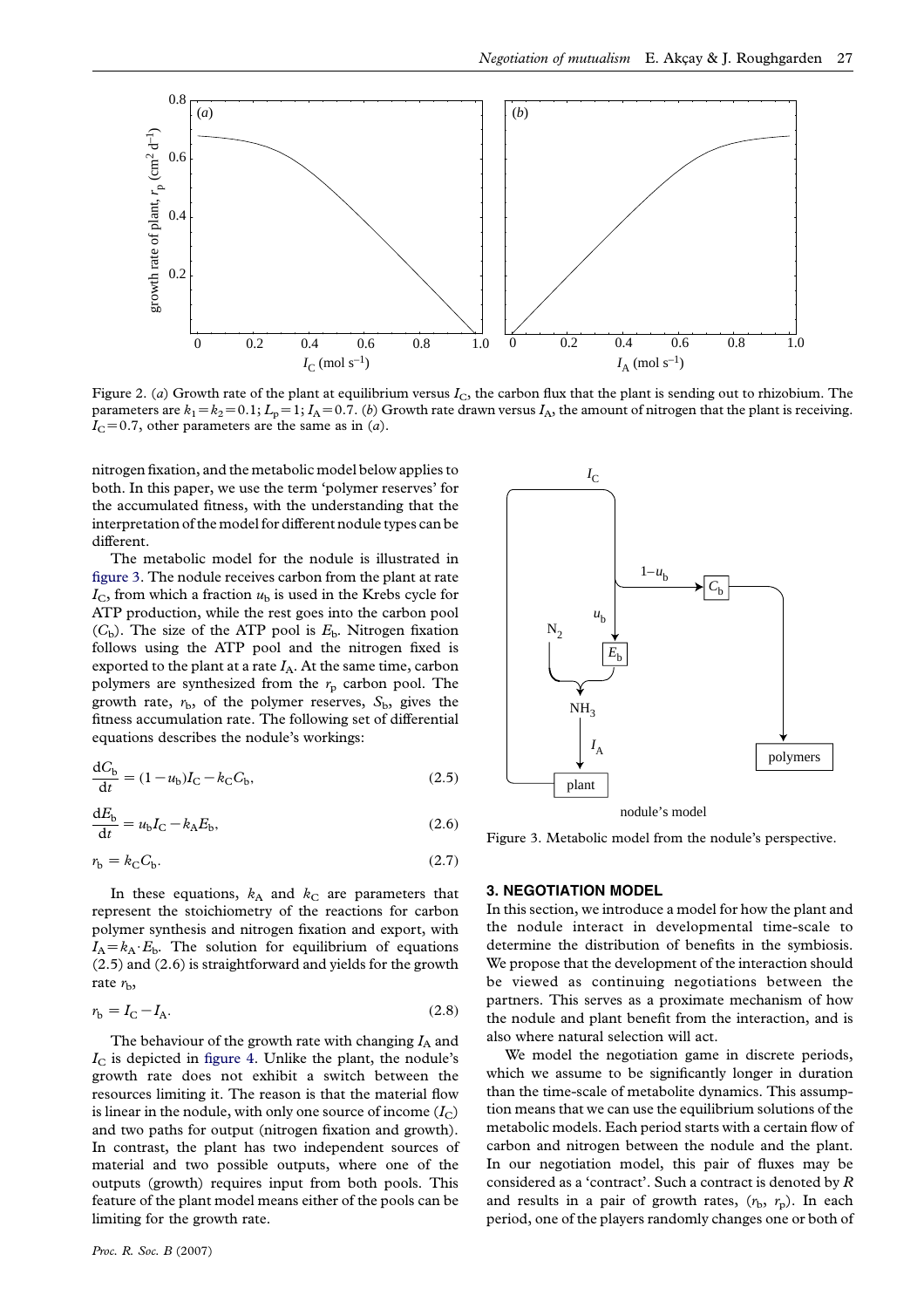<span id="page-5-0"></span>

Figure 4. (a) Growth rate of the nodule's polymer reserves as a function of  $I_A$ , nitrogen export rate of the nodule, with  $I_C = 1$ . (b) Growth rate as a function of  $I_{\rm C}$ , carbon flux into the nodule with  $I_{\rm A}=0.2$ .

the fluxes up or down. We conjecture that these changes happen as a result of random thermodynamic fluctuations. These random fluctuations, depending on the response of the opponent to them, may result in the contract R changing to some other,  $R' = (r'_b, r'_p)$ , so we call them 'offers'.

An offer can give rise to three different situations. For a start, it can result in a lower pay-off for the offering player, in which case we assume that the player senses the drop and restores the previous pair of fluxes immediately. We label this case a withdrawn offer, which is essentially the same as no offer being made. Alternatively, if the offer is not withdrawn, there are two possibilities. If the offer also increases the responding player's pay-off, it gets accepted immediately, i.e. the fluxes remain on their new values throughout the period. However, if the responding player's pay-off is lowered by the new fluxes, the responding player, in a 'shock' response, shuts down flow of both metabolites, causing both players to experience zero growth rate. This situation, analogous to strikes in union bargaining, continues until one of the players concedes. If the offering player is the first to concede, the fluxes recover to their previous values. If the responding player concedes, the new fluxes take effect.

The situation described above is a war of attrition, with the crucial property of players knowing only their own payoff functions. To see what the war of attrition results in, take a pair of fluxes giving rise to growth rates  $R = (r_b, r_p)$ . Now, suppose the nodule is making the offer, by fluctuating the fluxes to bring the growth rates to  $R' = (r'_{b}, r'_{p})$ , where  $r'_{b} > r_{b}$  and  $r'_{p} > r_{p}$ . The value of winning in the war of attrition to the nodule is therefore  $r'_b - r_b$ , while the cost it pays for staying in the game is  $r_b$ , because it could start getting  $r<sub>b</sub>$  immediately by conceding any time. Likewise for the plant, the value is  $r_{\rm p} - r_{\rm p}^{\prime}$  and the cost  $r'_{\rm p}$ . A plausible strategy for the players is to stay in the game until it is no longer possible to compensate the suffered cost by winning and growing at the higher rate through the rest of the period. Thus, the fraction of time each player will stay in the game can be calculated by setting equal the cost of staying to the benefit of winning the war of attrition. This condition is given by:

$$
(1-p)(r'_{b} - r_{b}) - pr_{b} = 0
$$
 for the nodule, and (3.1)

$$
(1 - q)(r_{\rm p} - r_{\rm p}') - qr_{\rm p} = 0 \quad \text{for the plant}, \tag{3.2}
$$

where  $p$  and  $q$  are the fractions of period the nodule and the plant stay in the war of attrition, respectively. Rewriting the equations for  $p$  and  $q$ , we get:

$$
p = \frac{r_b' - r_b}{r_b'}q = \frac{r_p - r_p'}{r_p}
$$
\n(3.3)

If  $p > q$ , the nodule wins, and vice versa. Because the nodule is in the offering position, the growth rates will change to  $R'$  if the nodule wins the war of attrition and remains at  $R$  if the plant does so. It follows that

R' is accepted if 
$$
\frac{r'_{b} - r_{b}}{r'_{b}} > \frac{r_{p} - r'_{p}}{r_{p}}
$$
, (3.4)

and rejected otherwise. The same argument can be repeated for the case where the plant is making the offer. The condition for an offer  $R'$  by the plant to be accepted can be shown to be

$$
R' \text{ is accepted if } \frac{r_p' - r_p}{r_p'} > \frac{r_b - r_b'}{r_b}. \tag{3.5}
$$

This rule for assigning the winner of the war of attrition is also the evolutionarily stable strategy (ESS) of the general asymmetric war of attrition game ([Parker & Rubenstein](#page-8-0) [1981;](#page-8-0) [Hammerstein & Parker 1982](#page-8-0)), and the same conditions hold even if the waiting times between successive offers are random (see appendix A).

#### (a) Direction of movement in negotiation

We want to predict the direction of this negotiation process outlined above. To do that, we look at the three cases separately. If the offer is withdrawn, there is no movement. On the other hand, if the offer is mutually beneficial, the movement increases both players' pay-off. In the third case, whether there is movement or not is determined by equations (3.4) and (3.5). Both of these conditions can be rearranged in the following, which gives the condition for an offer  $R'$  to be accepted, regardless of which player is proposing it:

$$
R' \text{ is accepted if} \quad r'_{\text{b}} r'_{\text{p}} > r_{\text{b}} r_{\text{p}}.\tag{3.6}
$$

Equation (3.6), along with the rules for the other two cases, implies that the negotiation process can only move in the direction of increasing products of growth rates.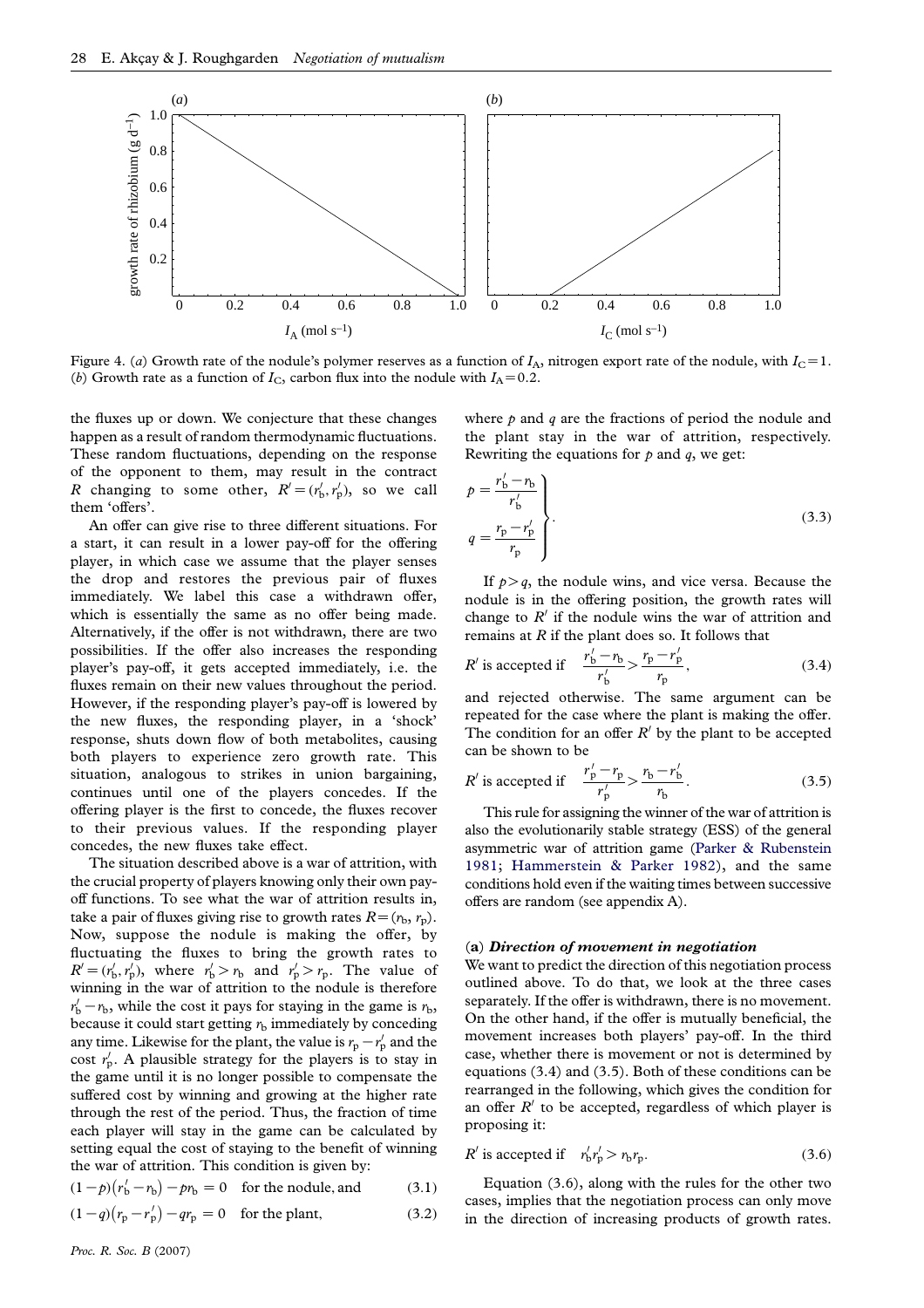<span id="page-6-0"></span>

Figure 5. Flowchart of the stochastic simulation.

This product is called the 'Nash product' in cooperative game theory, and the NBS is the unique point which is the maximum of this product. It follows that the equilibrium of the negotiation process will be the NBS. Moreover, since equation (3.6) is true for arbitrary positive pay-off pairs, the NBS is globally stable in the permissible pay-off space.

The NBS can be found by taking the partial derivatives of the product function with respect to  $I_A$  and  $I_C$  and equating these to zero. Alternatively, it can easily be computed numerically using software such as MATHEMATICA in a few lines (see our code in the electronic supplementary material). With  $k_1=k_2=0.1$  and  $L_p=1$ , the NBS lies at  $I_A=0.26$  and  $I_C=0.74$ . These are actual fluxes of metabolites predicted by the negotiation model. The growth rates for the nodule and plant are  $r_b=0.48$  and  $r_{\rm p}$  = 0.22, respectively.

We illustrate how the negotiation works using a simulation in MATHEMATICA (code available in the electronic supplementary material). The process is implemented as successive iterations of the flowchart depicted in figure 5. Sample trajectories of the process in the pay-off space starting from three different initial conditions are shown in figure 6. In this graph, the  $x$ - and y-axes are the rhizobium's and the plant's growth rates, respectively. Each point in this pay-off space corresponds to a pair of nitrogen and carbon fluxes. Only the points that lie below the diagonal curve running northwest to southeast are attainable in our game, i.e. there is no pair of fluxes that results in pay-off pairs lying above this curve. This is due to the conflict built into the pay-off functions, which makes it impossible after some point to improve



Figure 6. Trajectory of negotiations in the growth rate space for three runs of the simulation with different initial conditions (depicted by open circles, filled circles and filled squares). The size of the plant,  $L$ , is set equal to 1 for all three runs. The NBS is at  $r_b$ =0.48 and  $r_p$ =0.22, corresponding to the fluxes  $I_A=0.26$  and  $I_C=0.74$ . The negotiation process, regardless of the initial conditions, converges to the NBS and stays there. The grey curve depicts the Pareto boundary of the game, which is defined as the set of points upon which it is not possible to increase one player's pay-off without decreasing the other player's.

both players' pay-off simultaneously, such that an increase in one player's pay-off necessarily decreases the other player's. This curve is called the Pareto boundary in economics. The NBS, which is the maximum of the product, is marked with a red-filled circle. Note that it lies on the Pareto boundary, so there is no other pay-off pair that is better for both players. One can also follow the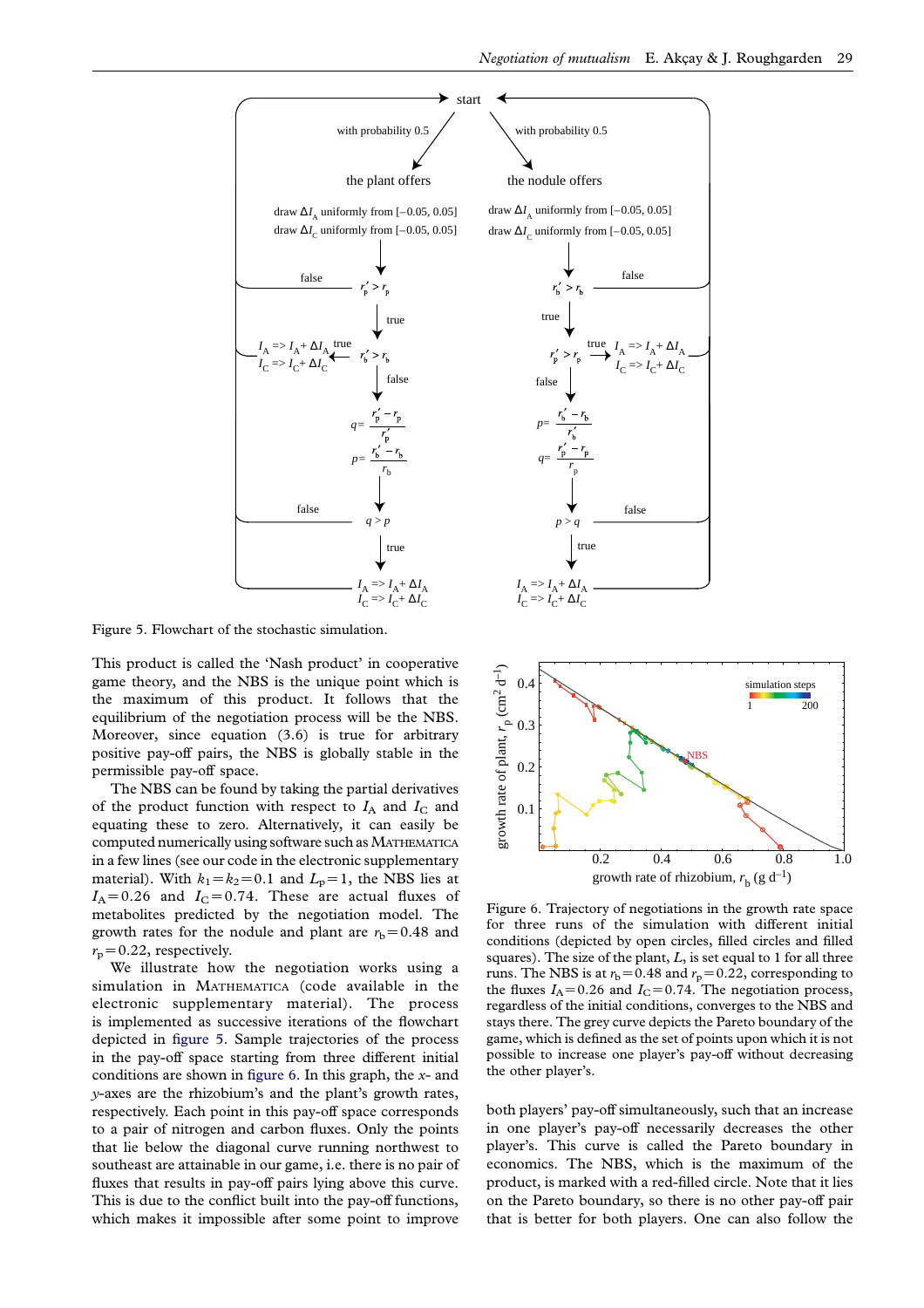

Figure 7. The trajectory of negotiations for two of the same runs as in [figure 6](#page-6-0) plotted in three dimensions, where the vertical axis is the product of the growth rates for the rhizobium and plant. The NBS, which is the maximum of this product, is at  $I_A=0.26$  and  $I_C=0.74$  and indicated by the little flag. Both trajectories climb uphill to reach this point.

trajectory of the negotiations in the flux space, which is shown in figure 7 for the same three runs of the simulation as in [figure 6.](#page-6-0)

#### 4. DISCUSSION

Our metabolic models, while being simple, succeed in capturing the basic trade-off faced by a nodule and a plant during the interaction. We build our negotiation model upon this mechanistic basis. Our model describes a general process that can unify two of the previous approaches to the rhizobium–legume symbiosis in a single framework. West et al[. \(2002](#page-9-0)a) present a model for evolution of plant sanctions and West et al[. \(2002](#page-9-0)b) find that given the sanctions, nitrogen fixation becomes evolutionarily stable for rhizobia. On the other hand, the second approach by [Simms & Taylor \(2002\)](#page-9-0) suggests a somewhat different mechanism termed partner selection, where the nodules are rewarded differentially based on their performance. Both of these approaches have found empirical support (Kiers et al[. 2003](#page-8-0); [Simms](#page-9-0) et al. 2006). To see how this paper relates to this previous work, we note that both plant sanctions and partner choice hypotheses implicate some sort of evaluation and decision-making mechanism on the part of the plant. Our negotiation model supplies such an evaluation mechanism for both players. It is based on random fluctuations in the material fluxes and requires from the players only the ability to sense their own benefits and react to random changes. The shutting down of fluxes in response to non-beneficial changes can be interpreted as a shock response, similar to heat shock.

In this setup, a simple decision rule is sufficient to show that the dynamics converge to the NBS, where players cooperate and maximize the product of the growth rates. The decision rule requires information about only the player's own pay-off and the expected time to the next offer. It prescribes staying in the war of attrition as long as the expected gain from winning it is positive. Staying in the game longer than that yields a negative expected pay-off to players relative to immediate concession, even if they win the war of attrition. Staying for shorter times might be

beneficial if players know the opponent's strategy, but they have no such information. This response rule provides a simple and plausible way of how the players might react in all the possible war of attrition games that can arise during negotiation. The direction of negotiation predicted by this analysis is also consistent with the ESS behaviour in a general war of attrition with incomplete information, as analysed by [Parker & Rubenstein \(1981\)](#page-8-0) and [Hammerstein & Parker \(1982\)](#page-8-0).

A major feature of the negotiation model presented here is that it aims to predict the actual material fluxes between the partners, making it immediately testable and readily applicable to practical problems. Specifically, this setup, worked out here for the case of a single nodule and plant, can be extended to the multiple nodule case: a single plant can simultaneously bargain with multiple nodules and allocate resources according to how much it benefits from each of them. The utility of this approach would be that it can be parametrized and used to generate quantitative predictions on the distribution of benefits within a single plant depending on the types and properties of rhizobium strains, potentially guiding development of inoculation procedures for agricultural practice. On the other hand, a direct test of our model can be done in a species like Medicago, where plants inoculated at just one site and grown in test tubes can be used to test the prediction that the benefits are distributed in accordance to the NBS.

[McNamara](#page-8-0) et al. (1999) argue that the outcomes of two-player interactions are determined within the developmental time-scale as a result of a negotiation process. Our approach agrees with this, but differs from their model, in that the negotiation rules are pay-off based and aim for a simple maximization of immediate benefits. This is a common element of developmental strategies in many organisms. For example, plants grow their roots and shoots adaptively by taking into account the amount of resources obtained from different directions. Such general developmental strategies, given an appropriate interaction medium, lead to a negotiation setup and a cooperative outcome. This is a plausible route to the evolution of cooperation, which does not involve any altruism or abstract decision rules.

Finally, we conclude with some comments on the applicability of bargaining theory and cooperative game theory, in general, to biological cooperation. Evolutionary approaches to cooperation have studied whether it can persist in the face of cheaters. Reciprocity is one of the main themes that emerge in models of cooperation (for a review, see Sachs et al[. 2004](#page-8-0)). On the other hand, the phenomenon of coordination, which usually underlies reciprocation, is generally overlooked, even though it is observed commonly in nature (Noë 2006). Most, if not all, cooperative interactions feature elaborate behavioural, cognitive and physiological mechanisms to ensure successful coordination. An example of such a mechanism in our system is the amino acid shuttling between bacteroids and plant cells ([Lodwig](#page-8-0) et al. 2003) that creates a metabolic interdependence between the plant and the nodule. Cooperative game theory is a well-suited framework to study such interactions, since it specifically models situations where players can communicate and coordinate their actions to achieve agreed-upon outcomes. Symbioses like the rhizobium case here are especially suitable to being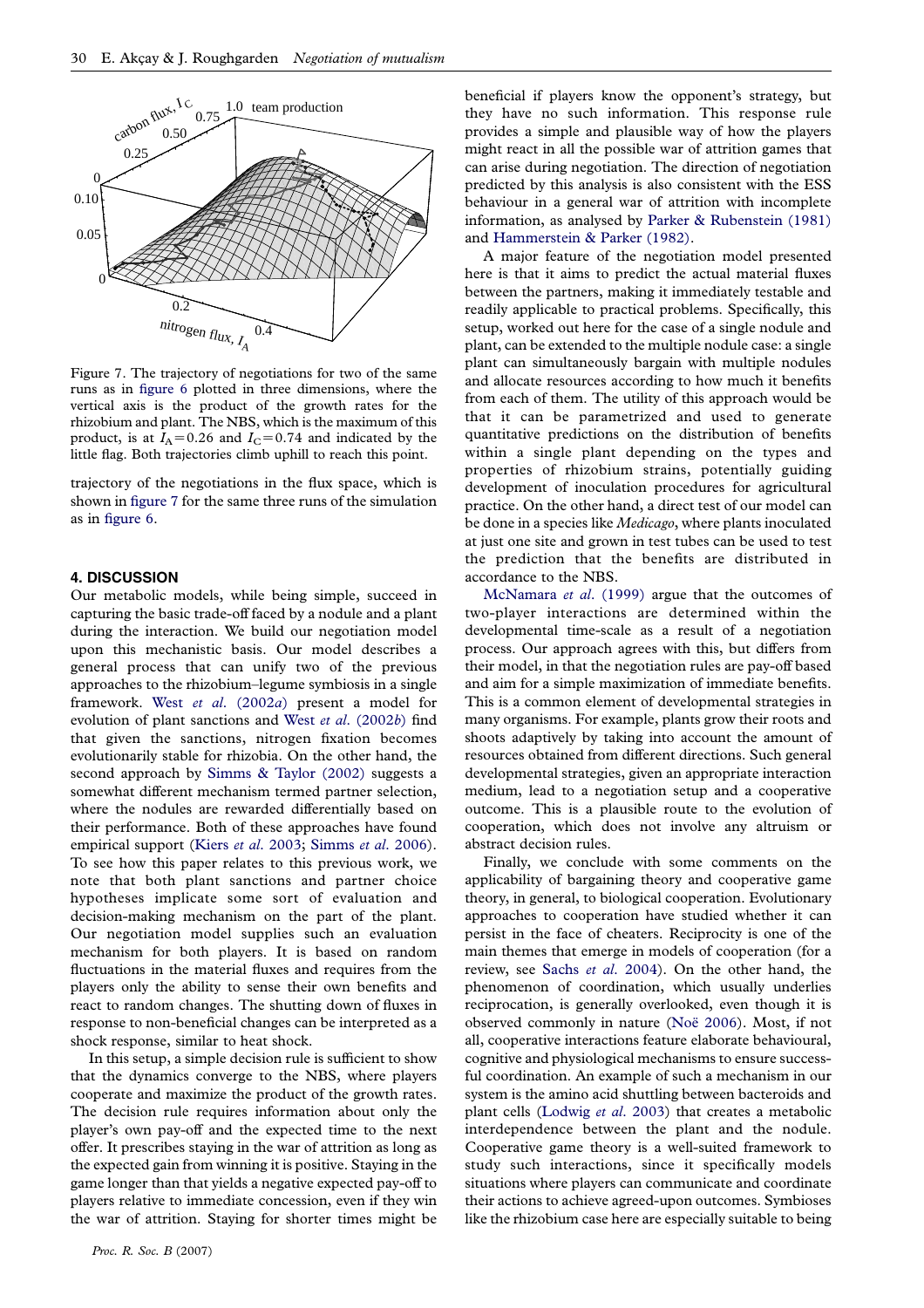<span id="page-8-0"></span>studied using cooperative games, owing to the intimate physical association between the partners leading to a high potential for coordination.

Previously, we have argued for a two-tier approach using cooperative game theory in investigating reproductive social behaviour (Roughgarden et al. 2006) and here we extend the argument for the utility of the framework to interspecific cooperation. As in Roughgarden et al. (2006), the study presented here models the attainment of a cooperative outcome within a developmental time-scale, but it differs from our previous model in that the negotiation process is derived from an essentially noncooperative game. During the negotiation, situations of conflict are resolved through a war of attrition, which results in a loss of pay-off relative to immediate settlement for both of the players. In our simulations, this 'inefficiency' is around 7% of the players' total pay-off. Even though this figure is rather small, it nonetheless means that mechanisms for resolving conflicts in a more efficient way can be selected for. Such a mechanism might involve each player signalling their staying times in the war of attrition and decide upon the winner without a fullblown conflict. This is a possible route to the evolution of cooperatively playing parties, as in Roughgarden et al. (2006). Cooperative play might thus emerge in evolutionary time-scale as an adaptation to facilitate the attainment of a cooperative outcome within an interaction.

To conclude, we believe that an approach focusing on coordination and communication between parties in cooperative interactions will be more fruitful than considering only individual decision-making. Cooperative game theory complements its non-cooperative counterpart in providing a framework for such an approach. Our model falls in between these two game theory approaches and provides a mechanistic basis for cooperation with coordination within a developmental time-scale. At the evolutionary level, we envision that a research programme focusing on cooperative game theory and the interface with its non-cooperative counterpart will be the basis for investigating the evolution of cooperation and coordination mechanisms, leading to a much more complete and coherent answer to one of the greatest questions in biology.

We thank Rob Pringle and Erin Kurten for their helpful discussions during this work and two anonymous referees for their comments on an earlier version of this manuscript.

#### APPENDIX A. RANDOM WAITING TIMES BETWEEN OFFERS

The discrete time negotiation setup treats the interval between successive offers as fixed. This condition can be relaxed and the period length can be treated as a random variable, which we call  $t$ . Then, the conditions for the maximum time to stay in the game need to be expressed in terms of the expected pay-offs. The maximum strategy that, conditioned on winning the contest, yields a greater expected pay-off to the nodule than immediate concession is given by

$$
E[(t-p)(r'_{b}-r_{b})] = E[pr_{b}], \qquad (A 1)
$$

where  $p$  is not a fraction of one period but an absolute time measure now. We are calculating  $p$  after an offer is made (meaning that  $r<sub>b</sub>$  and  $r<sub>b</sub>'$  are fixed), so the only random variable in this equation is  $t$ , and we can take the rest out of the expectation. If we label the unit in which we measure  $t$ , such that  $E[t] = 1$ , then this equation becomes the same as equation (3.1). The same holds for the plant's maximum staying time,  $q$ , as well. Thus, equations (3.1) and (3.2) still apply in a case with random time-intervals between offers.

#### REFERENCES

- Denison, R. F. 2000 Legume sanctions and the evolution of symbiotic cooperation by rhizobia. Am. Nat. 156, 567–576. [\(doi:10.1086/316994\)](http://dx.doi.org/doi:10.1086/316994)
- Gordon, A. J., Lea, P. J., Rosenberg, C. & Trinchant, J.-C. 2001 Nodule formation and function. In Plant nitrogen (ed. P. J. Lea & J.-F. Morot-Gaudry), pp. 101–146. Berlin, Germany: Springer.
- Hammerstein, P. & Parker, G. A. 1982 The asymmetric war of attrition. J. Theor. Biol. 96, 647–682. ([doi:10.1016/](http://dx.doi.org/doi:10.1016/0022-5193(82)90235-1) [0022-5193\(82\)90235-1\)](http://dx.doi.org/doi:10.1016/0022-5193(82)90235-1)
- Harsanyi, J. C. 1956 Approaches to the bargaining problem before and after the theory of games: a critical discussion of Zeuthen's, Hicks' and Nash's theories. Econometrica 24, 144–157. [\(doi:10.2307/1905748\)](http://dx.doi.org/doi:10.2307/1905748)
- Kiers, E. T., Rousseau, R. A., West, S. A. & Denison, R. F. 2003 Host sanctions and legume–rhizobium mutualism. Nature 425, 78–81. [\(doi:10.1038/nature01931\)](http://dx.doi.org/doi:10.1038/nature01931)
- Lodwig, E. & Poole, P. 2003 Metabolism of rhizobium bacteroids. Crit. Rev. Plant Sci. 22, 37–78.
- Lodwig, E. M., Hosie, A. H. F., Bourdés, A., Findlay, K., Allaway, D., Karunakaran, R., Downie, J. A. & Poole, P. S. 2003 Amino-acid cycling drives nitrogen fixation in legume–rhizobium symbiosis. Nature 422, 722–726. ([doi:10.1038/nature01527](http://dx.doi.org/doi:10.1038/nature01527))
- Lum, M. R. & Hirsch, A. M. 2003 Roots and their symbiotic microbes: strategies to obtain nitrogen and phosphorus in a nutrient-limiting environment. J. Plant Growth Regul. 21, 368–382. [\(doi:10.1007/s00344-003-0003-1\)](http://dx.doi.org/doi:10.1007/s00344-003-0003-1)
- McNamara, J. M., Gasson, C. E. & Houston, A. I. 1999 Incorporating rules for responding into evolutionary games. Nature 401, 368–371.
- Nash, J. 1950 The bargaining problem. Econometrica 18, 155–162. [\(doi:10.2307/1907266\)](http://dx.doi.org/doi:10.2307/1907266)
- Nash, J. 1953 Two person cooperative games. Econometrica 21, 128–140. ([doi:10.2307/1906951](http://dx.doi.org/doi:10.2307/1906951))
- Noë, R. 2006 Cooperation experiments: coordination through communication versus acting apart together. Anim. Behav. 71, 1–18. [\(doi:10.1016/j.anbehav.2005.03.037\)](http://dx.doi.org/doi:10.1016/j.anbehav.2005.03.037)
- Oke, V. & Long, S. R. 1999 Bacteroid formation in the rhizobium–legume symbiosis. Curr. Opin. Microbiol. 2, 641–646. [\(doi:10.1016/S1369-5274\(99\)00035-1\)](http://dx.doi.org/doi:10.1016/S1369-5274(99)00035-1)
- Parker, G. A. & Rubenstein, D. I. 1981 Role assessment, reserve strategy and acquisition of information in asymmetric animal conflicts. Anim. Behav. 29, 221–240. ([doi:10.1016/S0003-3472\(81\)80170-4\)](http://dx.doi.org/doi:10.1016/S0003-3472(81)80170-4)
- Puppo, A. et al. 2005 Legume nodule senescence: roles for redox and hormone signalling in the orchestration of the natural aging process. New Phytol. 165, 683-701. ([doi:10.](http://dx.doi.org/doi:10.1111/j.1469-8137.2004.01285.x) [1111/j.1469-8137.2004.01285.x](http://dx.doi.org/doi:10.1111/j.1469-8137.2004.01285.x))
- Roughgarden, J., Oishi, M. & Akçay, E. 2006 Reproductive social behavior: cooperative games to replace sexual selection. Science 311, 965-970. ([doi:10.1126/science.](http://dx.doi.org/doi:10.1126/science.1110105) [1110105\)](http://dx.doi.org/doi:10.1126/science.1110105)
- Sachs, J. L., Mueller, U. G., Wilcox, T. P. & Bull, J. J. 2004 The evolution of cooperation. Q. Rev. Biol. 79, 135–160. ([doi:10.1086/383541](http://dx.doi.org/doi:10.1086/383541))
- Schwartz, M. W. & Hoeksema, J. D. 1998 Specialization and resource trade: biological markets as a model of mutualisms. Ecology 79, 1029–1038. ([doi:10.2307/176598](http://dx.doi.org/doi:10.2307/176598))